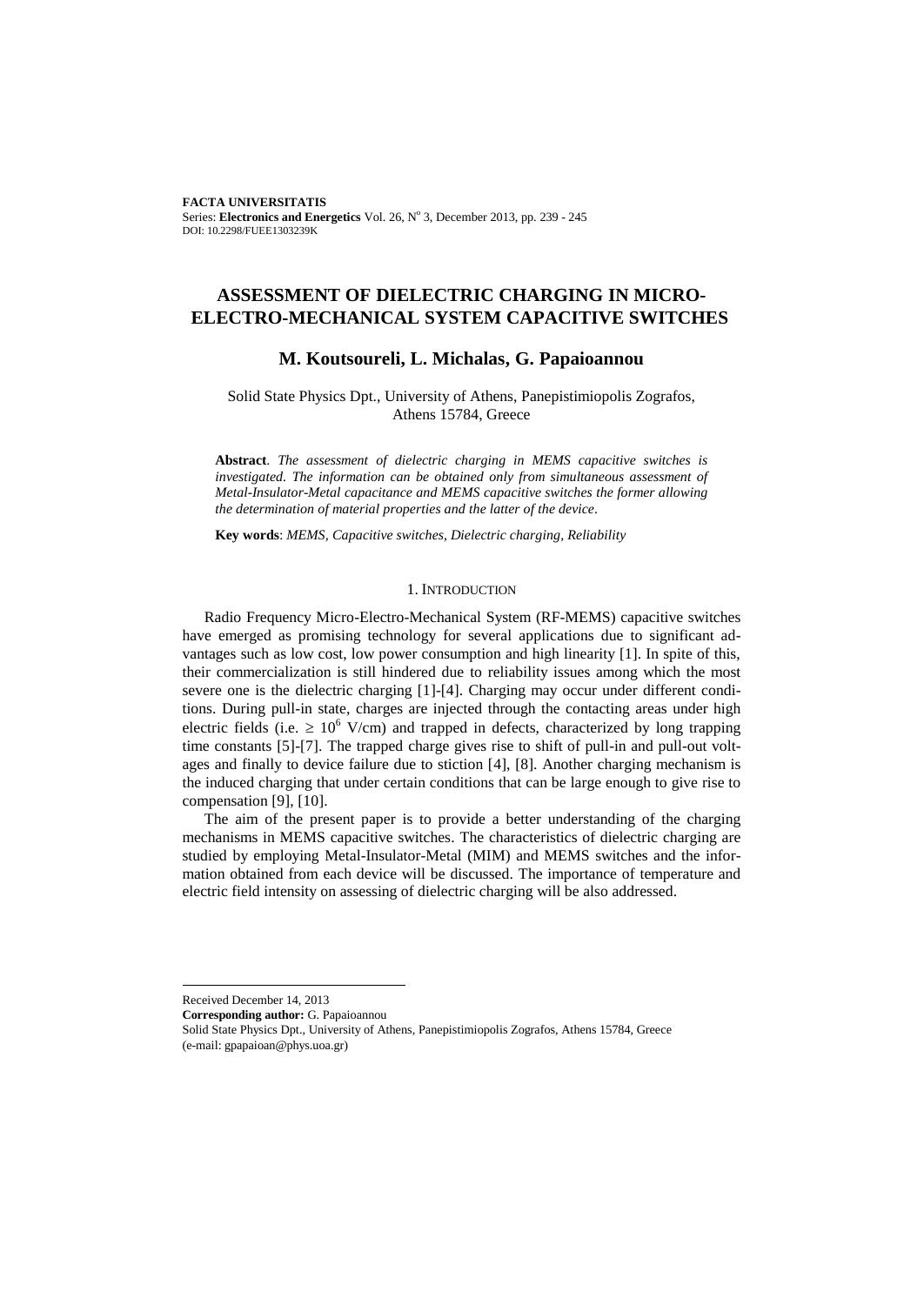### 240 M. KOUTSOURELI, L. MICHALAS, G. PAPAIOANNOU

#### 2. ASSESSMENT METHODS

Up to now the assessment of the dielectric charging has been limited mainly to cycling by counting the number of cycles till stiction, due to shift of pull-in voltage beyond actuation bias or the pull-out voltage crossing zero volts. This may provide empirical information on the device lifetime but no linking is made between the device operation conditions and the dielectric material electrical properties. In order to obtain a better insight on the charging kinetics the assessment must include both MIM and MEMS. The information obtained from each device will be analyzed in the following.

### **2.1. MIM assessment**

The assessment of dielectric charging in MIM capacitors is accomplished by recording the Discharge Current Transient (DCT) and/or the Thermally Stimulated Depolarization Current (TSDC). Both methods allow the calculation of the stored charge, the calculation of characteristic times and the determination of thermally activated mechanisms.

### *2.1.1. Discharge Current Transient (DCT)*

The discharge current primarily takes place through tunneling towards the injecting electrodes and further through transport/diffusion. The latter gives rise to two currents with opposite direction, towards the injecting electrodes and through the film that diminish the measured current in the external circuit [11]. Moreover, because no external field is applied during discharge, the process is more complex since it may arise from dipole– dipole interactions, anisotropy of the internal field in which the dipoles are reoriented, the random walking of sequentially trapping and emission of the charges diffusing towards the contacts, etc. [11]. The discharge current is expressed as

$$
I_{dis}(t) = \frac{dP(t)}{dt} \tag{1}
$$

where P(t) is macroscopic polarization. The resulting current in the external circuit consists of several components including the polarization or depolarization current, the absorption current and, in the case of polarization the dielectric conduction current. The discharging current of MIM structures constitutes a method to determine the interaction of injected charges with the injecting electrodes since in low leakage insulators the injected charge is confined near the injecting contacts [12]. Compared to MEMS, the DCT provides a reasonable simulation of the discharge of MEMS capacitive switches after stiction and before bridge release. Finally, it is essential to notice that the time constants calculated from this method are directly determined by the experimental time window of observation.

#### *2.1.2. Thermally Stimulated Depolarization Current (TSDC)*

The TSDC technique is a DCT method in the temperature, which is energy domain. The TSDC spectrum allows the separation of the different contributing trapping, in the case of space charge polarization, or dipole randomization mechanisms and the calculation of time constants over a very wide range such as  $1:10^6$ . The charging is achieved by applying an electrostatic field at a polarization temperature  $(T_p)$  and the discharge by lin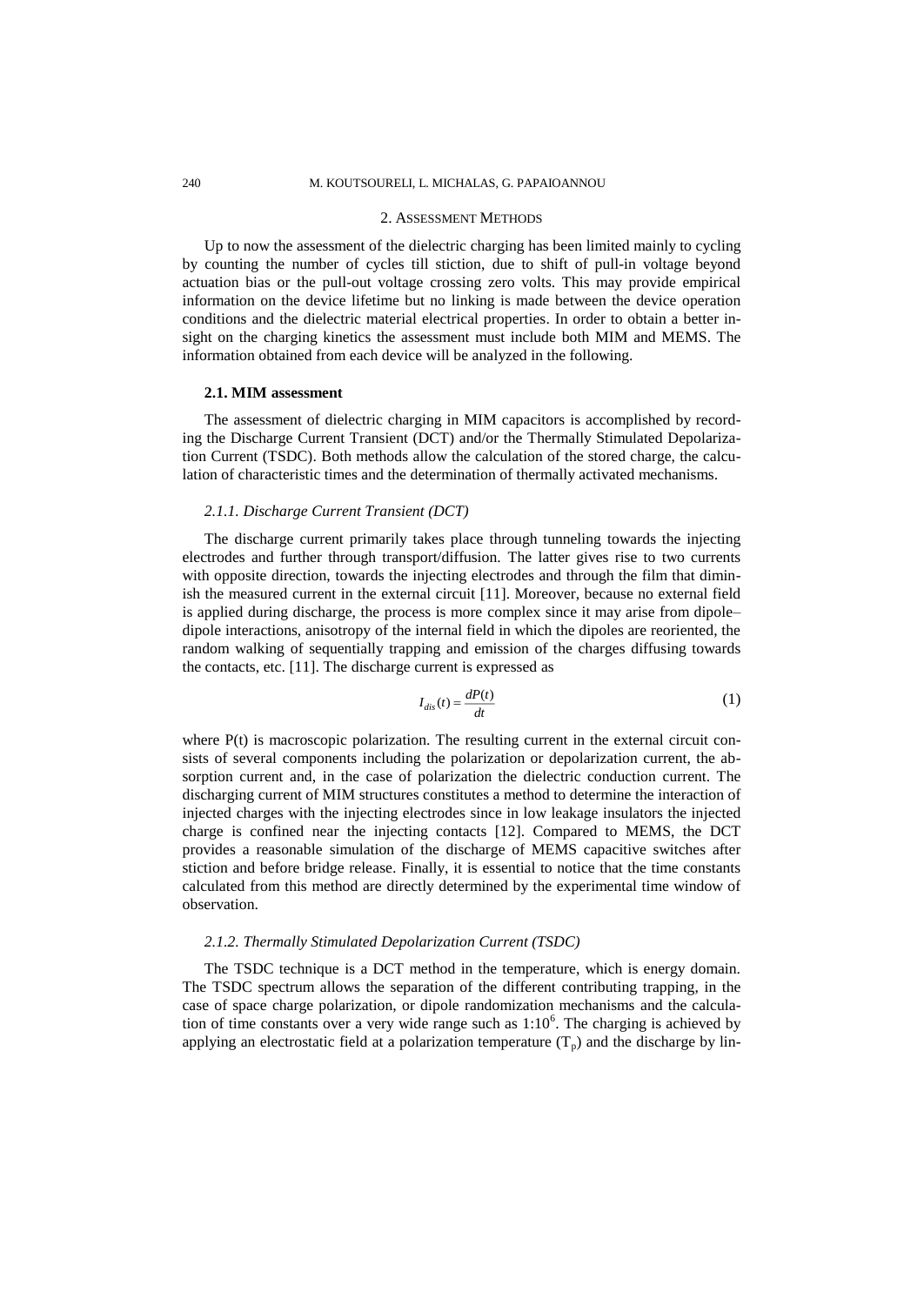ear sweeping the temperature. During temperature scan the current density produced by the progressive decrease in polarization in the course of a TSDC experiment, where time

and temperature are simultaneously varied, is approximated by [11]:  
\n
$$
J_D(T) \approx \frac{P_S(T_p)}{\tau_0} \cdot \exp\left(-\frac{E}{kT}\right) \cdot \exp\left[-\frac{1}{\gamma \tau_0} \cdot \frac{kT^2}{E} \cdot \exp\left(-\frac{E}{kT}\right)\right]
$$
\n(2)

where  $\tau_0^{-1}$  is the attempt escape frequency related to lattice,  $P_s$  is the steady state polarization, E the activation energy of the contributing polarization mechanism,  $\gamma$  the heating rate and  $\tau(T) = \tau_0 \cdot \exp(E/kT)$  is the thermally activated relaxation time for each contributing mechanism with a corresponding activation energy E and  $\tau_0$ . The electric charge density  $\sigma_0$  collected during the depolarization scan can be estimated by the integration over the TSDC spectrum (from  $T_0$  to  $T_f$ ).

#### **2.2. MEMS assessment**

In a MEMS switch during pull-up state the only available discharge path is through the dielectric film and all injected charges to be collected by the bottom electrode. The bulk discharge current transient in MEMS capacitive switches is determined using the Kelvin Probe Force (KPF) method, proposed in [13], [14]. This method adopts the device model proposed in [15] of a real MEMS switch with non-uniform charge and air gap distributions. According to KPF method, the up-state capacitance attains its minimum at the bias  $(V_m)$  for which the electrostatic force is minimum.

$$
V_m = \frac{d_{\varepsilon}}{\varepsilon_r \varepsilon_0} \mu_{\psi} \tag{3}
$$

where  $\mu_{\psi}$  is the mean value of the equivalent surface charge distribution and the other symbols have their usual meaning. When the moving armature is released, pull-up state, the injected charges can be collected only through the bottom electrode and the resulting discharge current through the dielectric film is given by:

$$
J_{dis} = -\frac{\varepsilon_r \varepsilon_0}{d_{\varepsilon}} \cdot \frac{dV_m(t)}{dt} \tag{4}
$$

The collected charge density ( $\sigma_{\text{disch}}$ ) during discharge process can be calculated by integrating the discharge current density within the time window of observation.

#### 3. EXPERIMENTAL RESULTS AND DISCUSSION

The most common dielectric material used in MEMS capacitive switches is silicon nitride with a thickness ranging from 100nm to 400nm. This material is deposited by PECVD method at low temperatures, ranging from  $100^{\circ}$ C to  $350^{\circ}$ C, and plasma frequencies of 13.5 MHz (HF) and 380 KHz (LF). The resulting material is disordered material and may significantly deviate from stoichiometry with controlled concentration of hydrogen.

The charging process of MEMS dielectric can be simulated with the charging in MIM capacitors under electric fields ranging from about 0.5 MV/cm to 2 MV/cm. A typical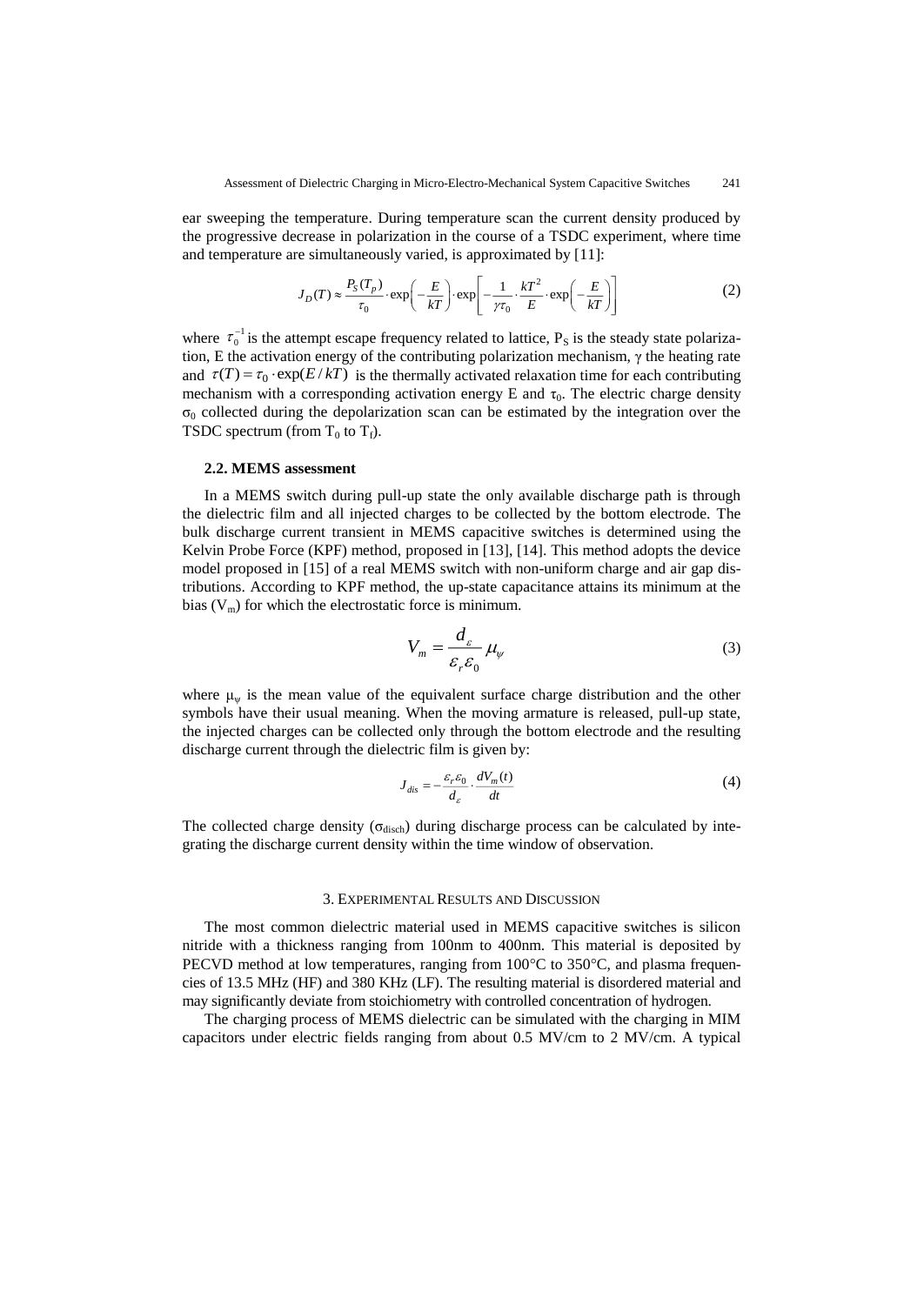DCT transient, after charging with 1MV/cm for 15 min, is presented in Fig. 1a for HF and LF SiN. The charging current transient is exponential and the amplitude obeys the Frenkel-Poole law (Fig. 1b).



**Fig. 1** (a) Discharge current transient and (b) transient amplitude following FP law with current density in A/cm2 and field intensity in V/cm

The integration of transients for the time window of observation reveals an amount of stored charge of  $5x10^{-10}$ C for LF material and  $4.2x10^{-10}$ C for the HF one with corresponding relaxation time constants of 94sec and 213sec respectively. On the other hand the differences observed in Fig.1b can be attributed to both different barrier height and impurity defect band [16], the latter being responsible for the faster charge collection. The TSDC assessment of both materials arises from a continuous distribution of discharge mechanisms (Fig. 2). Changing the temperature ramp and applying fractional peak cleaning [11] it is possible to separate or reveal the different contributing mechanisms. The relaxation times obtained from this analysis and normalized to 300K, according to Frohlich law, can be plotted in the activation energy  $(E_A)$ . The results in Fig. 3 show a distribution in both time constant and energy domains forming groups that obviously arise from complex defects [6].



**Fig. 2** TSDC spectrum of HF material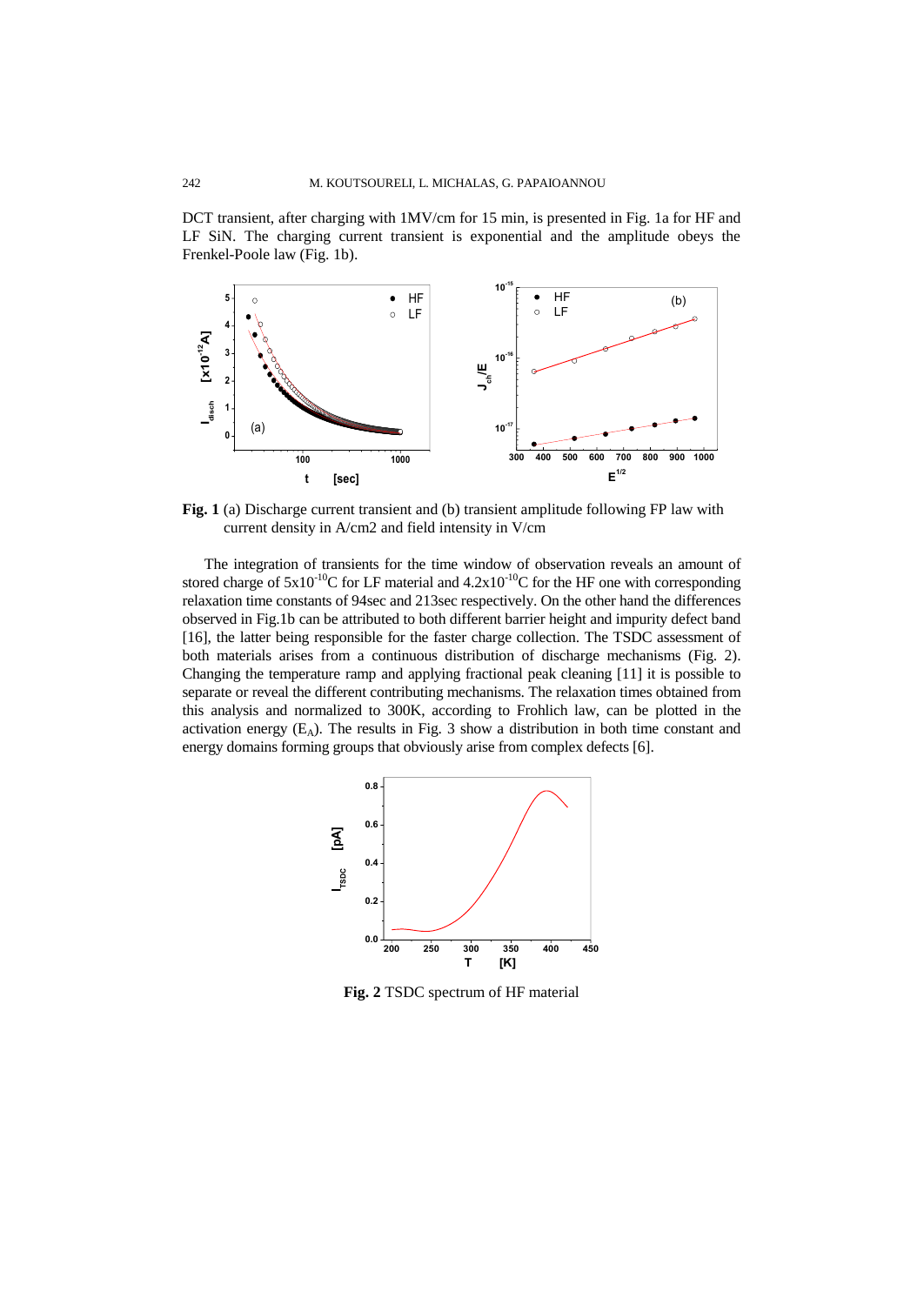

**Fig. 3** Distribution of relaxation times in activation energy domain [6]

The results in Fig. 3 have been obtained from HF, LF and MF (mixed frequency) PECVD silicon nitride and indicate that the same electrical active defects are founded in all materials but the local configuration affects the parameters  $\tau$  and  $E_A$ .

As already mentioned, the application of Kelvin probe method in MEMS allows the determination of the average charge density at the surface of dielectric, hence to separate the injected from induced charging and calculate the discharge current through the dielectric film. The shift of the bias for up-state minimum capacitance is presented in Fig. 4.



**Fig. 4** Shift of bias for up state minimum capacitance (a) contacted charging at  $+30V$  and (b) during successive contact-less charging at  $+8$  Volt

The shift of bias for minimum capacitance is in opposite directions with respect of the applied stress bias for the contacted and contactless charging for a switch with pull-in voltage of 25 Volt. The charging current for the two processes has been calculated with Eq.4 and shown in Fig.5. As expected, the charging process in the contacted charging is much faster than in the contact-less one. Moreover, the magnitude of the charging current at  $t = 0$  sec is much larger for the contacted charging due to charge injection through tunneling effect [12] and decreases faster due to Frenkel-Poole effect that redistributes the injected charges and gives rise to empty sited for the tunneling effect. On the other hand, the contactless charging, which arises from the displacement of intrinsic free charges and the orientation of dipoles, is much slower. It is important to notice that the calculated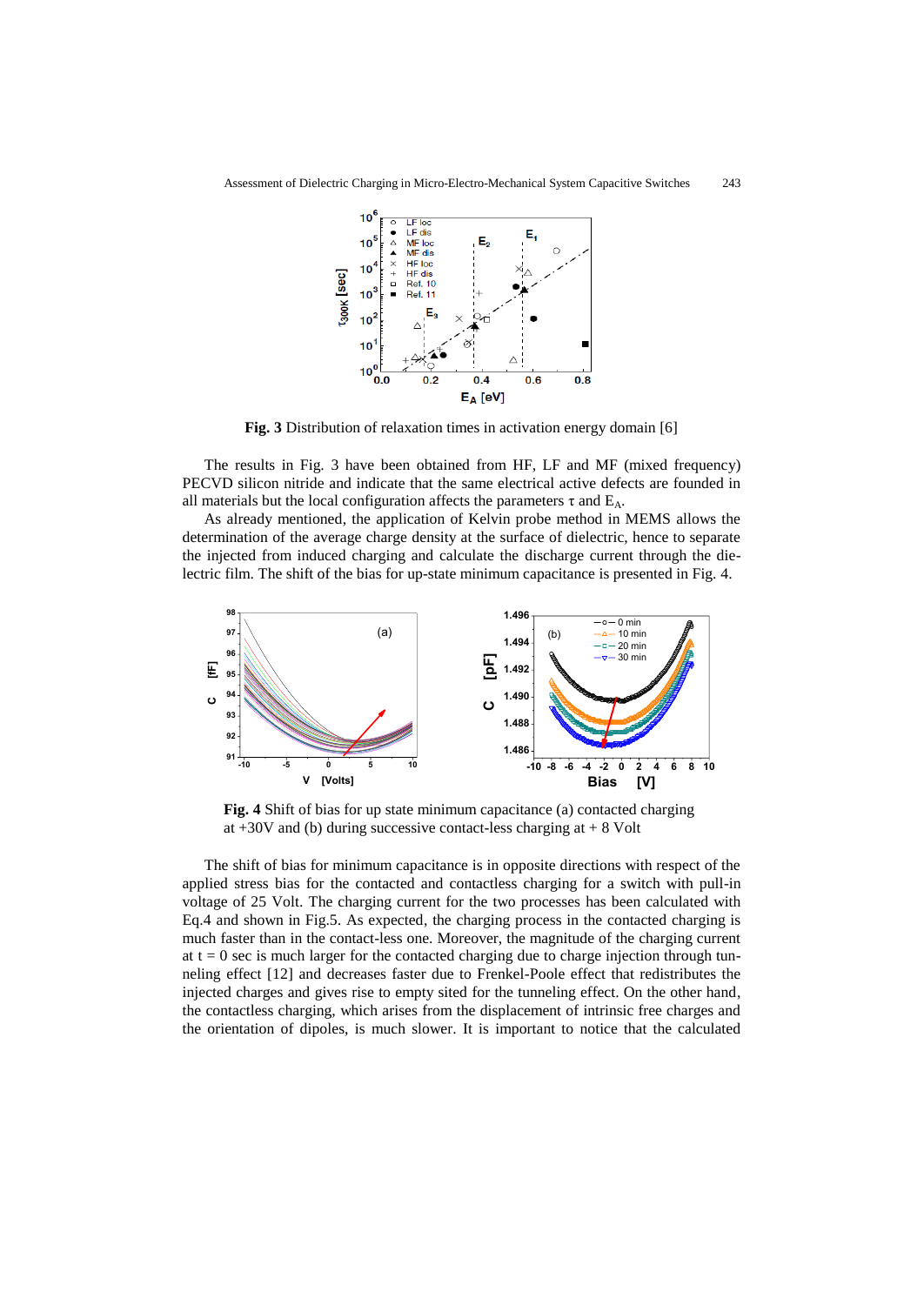currents cannot be compared to the steady state leakage current, which does not contribute to charging. In contrast, the charging currents arise from transient phenomena, the charging of the dielectric material. The integral of the above transients is equal to the stored charge that leads to shift of  $V_m$ . The calculated corresponding charging time constants and density of stored charge are 50 sec and 114  $nC/cm<sup>2</sup>$  in the case of contacted charging and 1000 sec and 28 nC/cm<sup>2</sup> in the case of contact-less charging. Here it must be pointed out that although the corresponding time constants differ by almost two orders of magnitude the stored charge differs by only one order of magnitude, a fact that may allow partial compensation since the contact-less charging is always present.



**Fig. 5** Charging current under contacted and contact-less stress

In conclusion, the assessment of dielectric charging in MEMS capacitive switches has been investigated. It has been shown that the process is complex and both MIMs and MEMS are required to draw conclusions on the material electrical properties, the charge kinetics and the charge removal from the injecting electrodes in the case of MIM capacitors and the opposite electrodes in the case of MEMS switches. The material properties can be only assessed with MIM capacitors while the devices with MEMS switches.

**Acknowledgement**: *The present work has been supported by the European Union (European Social Fund – ESF) and Greek national funds through the Operational Program "Education and Lifelong Learning" of the National Strategic Reference Framework (NSRF) - Research Funding Program: "Heracleitus II Investing in knowledge society through the European Social Fund".*

#### **REFERENCES**

- [1] G. M. Rebeiz, *RF MEMS: Theory, Design and Technology*, Wiley, Hoboken, NJ, 2003, Chap. 7, pp. 225–248
- [2] C. L. Goldsmith, J. Ehmke, A. Malczewski, B. Pillans, S. Eshelman, Z. Yao, J. Brank, and M. Eberly, "Lifetime characterization of capacitive RF MEMS switches," in IEEE MTT-S Int. Microwave Symp. Dig., Phoenix, AZ, 2001, pp. 227–230.
- [3] G. Papaioannou, M. N. Exarchos, V. Theonas, G. Wang, and J. Papapolymerou, "Temperature Study of the Dielectric Polarization Effects of Capacitive RF MEMS Switches," *IEEE Trans. on Microwave Theory and Techniques*, vol. 53, No. 11, pp. 3467-3473, Nov. 2005.
- [4] W. M. van Spengen, "Capacitive RF MEMS switch dielectric charging and reliability: a critical review with recommendations," *J. Micromechanics and Microengineering*, vol. 22, pp. 074001, 2012